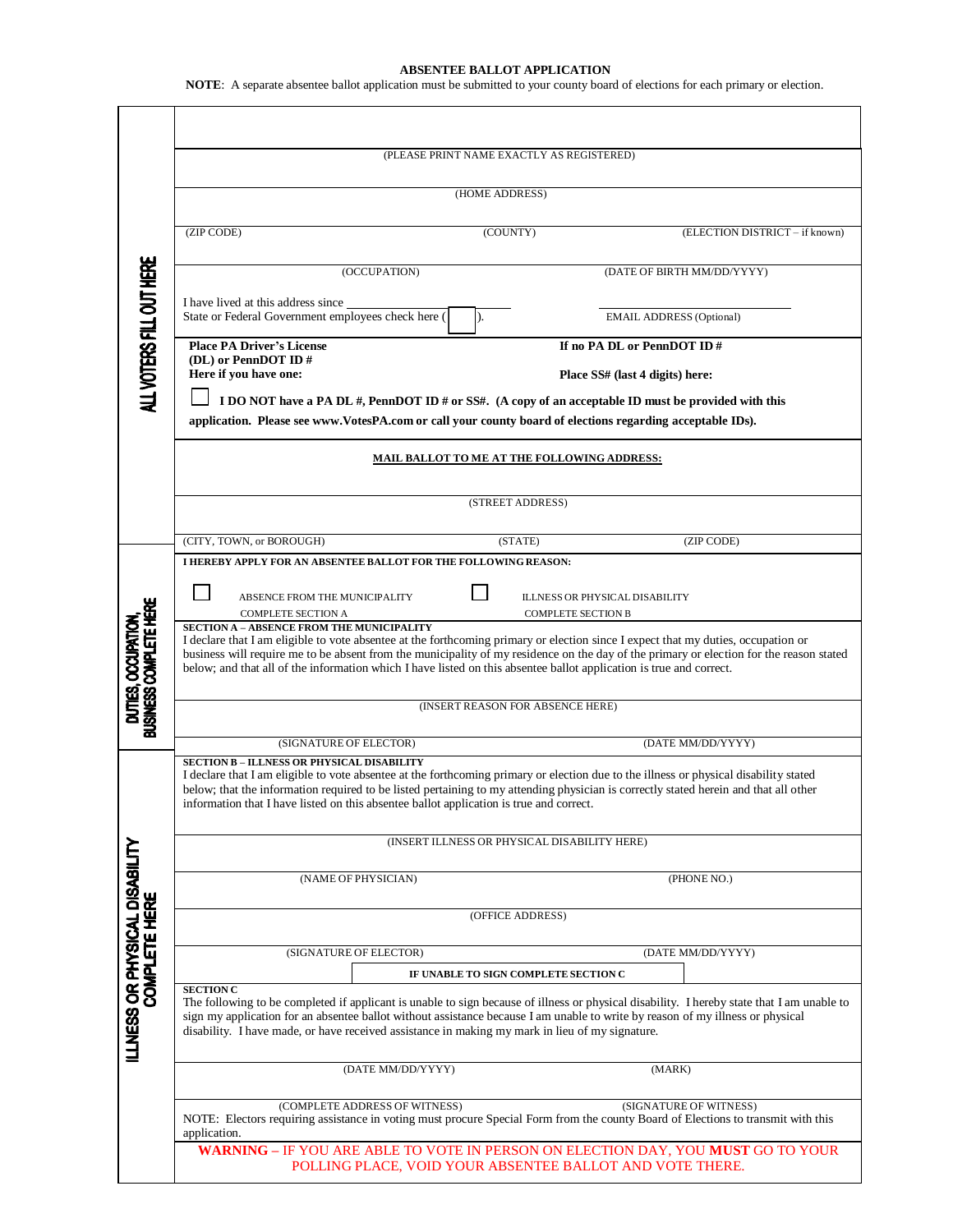Absentee Ballot Application Instructions

Complete all required information on the Application.

You must supply your PA Driver's License number or PennDOT issued Pennsylvania photo identification card (PennDOT photo ID) number in the blocks provided. If you do not have a driver's license number or PennDOT photo ID number you must supply the last 4 digits of your Social Security Number.

If you do not have either of these types of identification please check the box entitled, I DO NOT have a PA Driver's License, PennDOT ID # or SS#. You must enclose a photocopy of an acceptable ID. Please see [www.VotesPA.com,](http://www.votespa.com/) call 1-877-VotesPA (1-877-868-3772) or contact your county board of elections regarding acceptable ID's.

Return the Application to your local County Board of Elections. (The address and telephone number for your local County Board of Elections may be found using the County Information Link at [www.VotesPA.com.](http://www.votespa.com/))

Absentee Voting Deadlines Are As Follows:

Applications: The last day to apply for a civilian absentee ballot is 5:00PM on the Tuesday before the election – please note that POSTMARKS DO NOT APPLY and original applications must be received (no facsimiles or emails).

Voted Ballots: All civilian voted ballots must be returned to the County Board of Elections Office by 5:00PM on the Friday before the election – please note that POSTMARKS DO NOT APPLY. If hand delivering, only the actual voter may return their ballot.